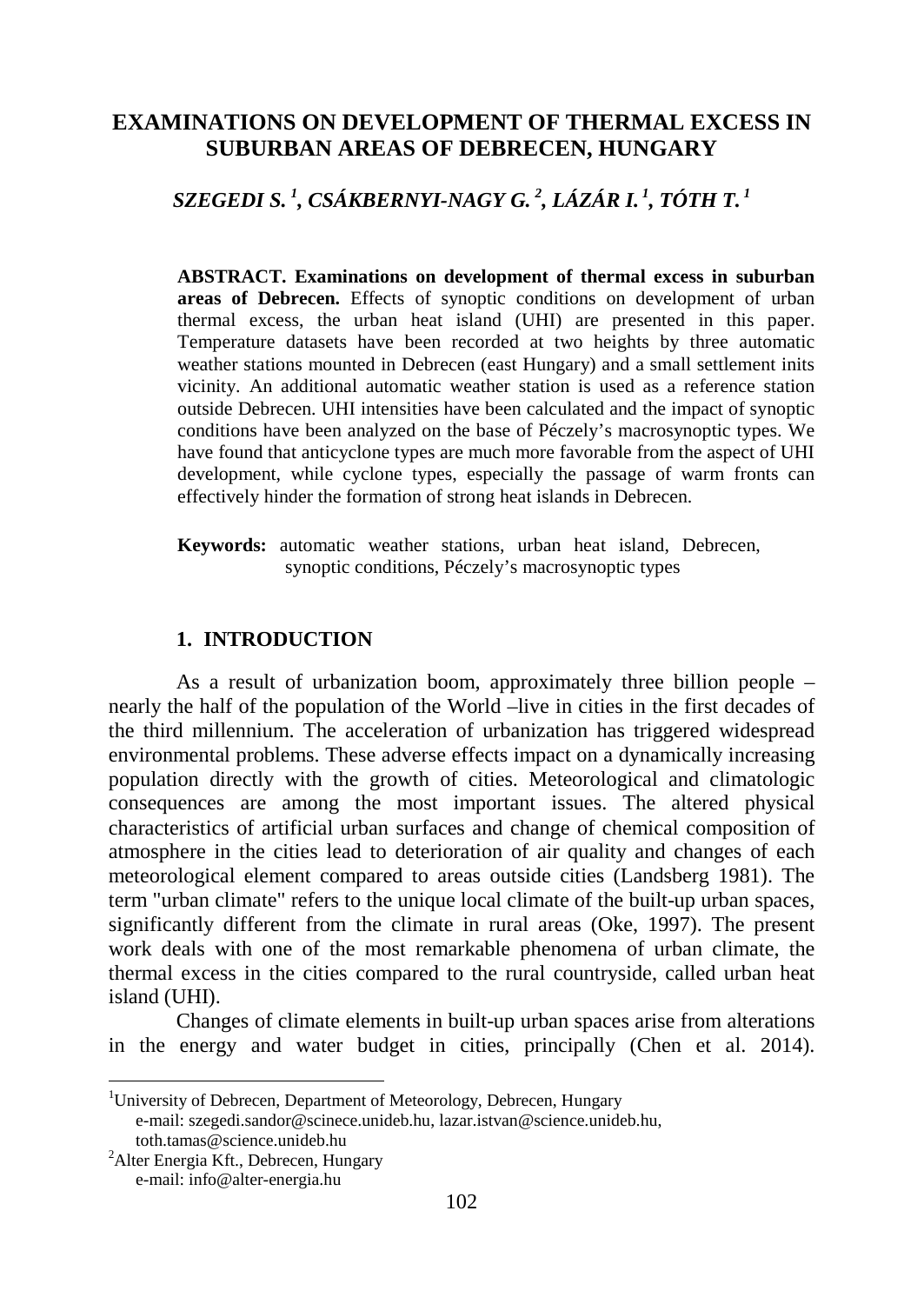Temperatures show a sudden increase at the border of a buildup area called the "cliff", than gradually increase through the suburban areas called the "plateau" and increase strongly again forming a "peak" in the city center (Oke, 1987). Potential UHI intensities (the maximal thermal difference between the city and its unbuilt environment) are determined by the size, population and built-up structure (ratio of non-evaporating surfaces, sky view factor) of settlements mainly (Krüger and Emmanuel 2013). It means that great cities with compact buildup structures generate stronger urban climate with more intense heat islands than small ones (Oke, 1973).

Heat island development has a special diurnal and annual course. UHI intensities reach their maxima 3-5 hours after sunset in the settlements examined all over the world. Strongest heat islands develop in the late summer-early autumn or in the winter depending on climate zones and regions (Vardoulakis et al. 2013).Meteorological conditions – cloud cover, wind speeds and precipitation – have a determinant impact on the development of the heat island at a certain moment (Unger 1996, Unger et al. 2001).

The border between the settlement and its environment has an important position from the aspect of the heat island development: the "cliff" is located in that zone, where horizontal thermal gradients can reach 1 °C/100 meters. Strong cliffs can be found in areas only where the border between the buildup and unbuilt areas is sharp (Szegedi et al. 2013). Suburban areas occupy the major part of the settlements. They are characterized by low or medium heat island intensities (Szegedi et al. 2013) consequently, they are more sensitive from the aspect of synoptic conditions than city centers, where heat islands are the most intense. For this reason our main aim was to trace the impact of synoptic conditions on the development of urban heat island in the "cliff" and "plateau" zones of Debrecen.

## **2. STUDY AREA AND METHODS**

Temperature profile datasets were gathered at four sites: one used as a reference and three sites in suburban areas in and outside the city of Debrecen. They are situated in similar physical geographic environment with low relief, elevation, almost the same vegetation cover without large water bodies. The main difference lies in the buildup characteristics of the environment of the sites.

Site 1 is the Weather Station of the University of Debrecen (UDWS). This site has the most complex neighborhood since it is situated on the edge of different urban climate zones:

- a high density residential area, a housing estate with high raised blocks of flats: urban climate zone 2 (Oke, 2004);
- a low density residential area, 1-2 storied houses with gardens: urban climate zone 5;
- public institutions with large green areas, the UD main campus with sports grounds, parks and high buildings: urban climate zone 6;
- the close-to-natural forest of the "Nagyerdő":urban climate zone 7.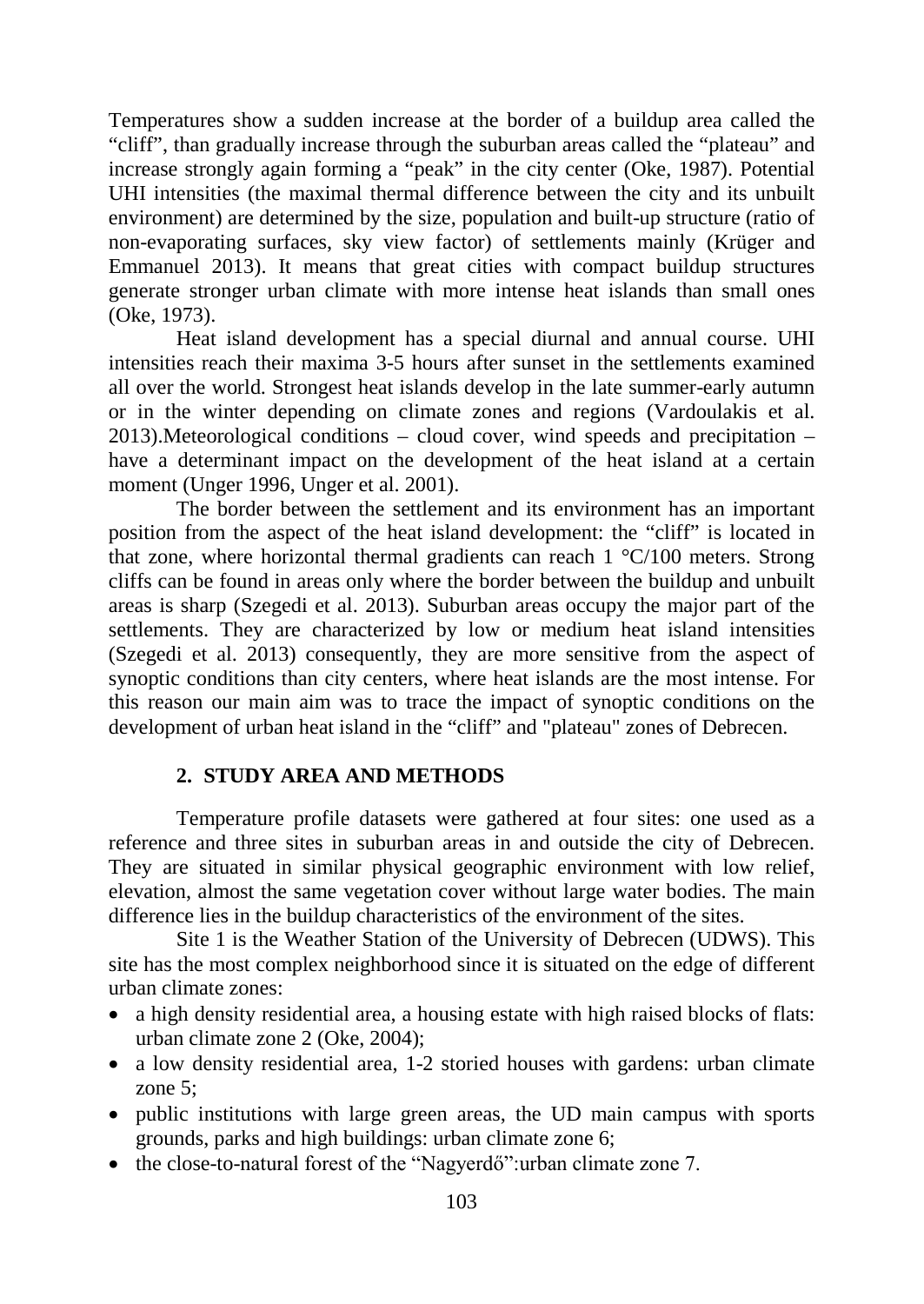Site 2, the Renewable Energy Park (REP) is situated in a low density residential area, 1-2 storied houses with gardens:urban climate zone 5. Additionally, an industrial park (urban climate zone 4) with medium height light structure buildings can be found in its vicinity.

Site 3 is located in a low density residential area, 1-2 storied houses with gardens in a small settlement (suburb) 10 km off Debrecen. It can be classified as urban climate zone 5. We used it as a control site.

Site 4 is the Agrometeorological Observatory of the Center of Agricultural Sciences of the University of Debrecen used as the reference site 5 km off Debrecen in an agricultural area.It belongs to urban climate zone 7. Fig. 1 shows the location of the measurement sites.



*Fig. 1. Location of the measurement sites*

Resistance thermometer sensors have been mounted with an accuracy of  $\pm 0.1$  °C on columns to heights of 2 and 10 meters at each measurement site. Data gathered by the sensors has been recorded on digital data logger units. Sampling intervals have been set to 10 seconds, while averaging interval is 10 minutes. Datasets have been processed in Microsoft Excel 2010. Results presented here represents the measurement period between 19 October-31 and December 2013.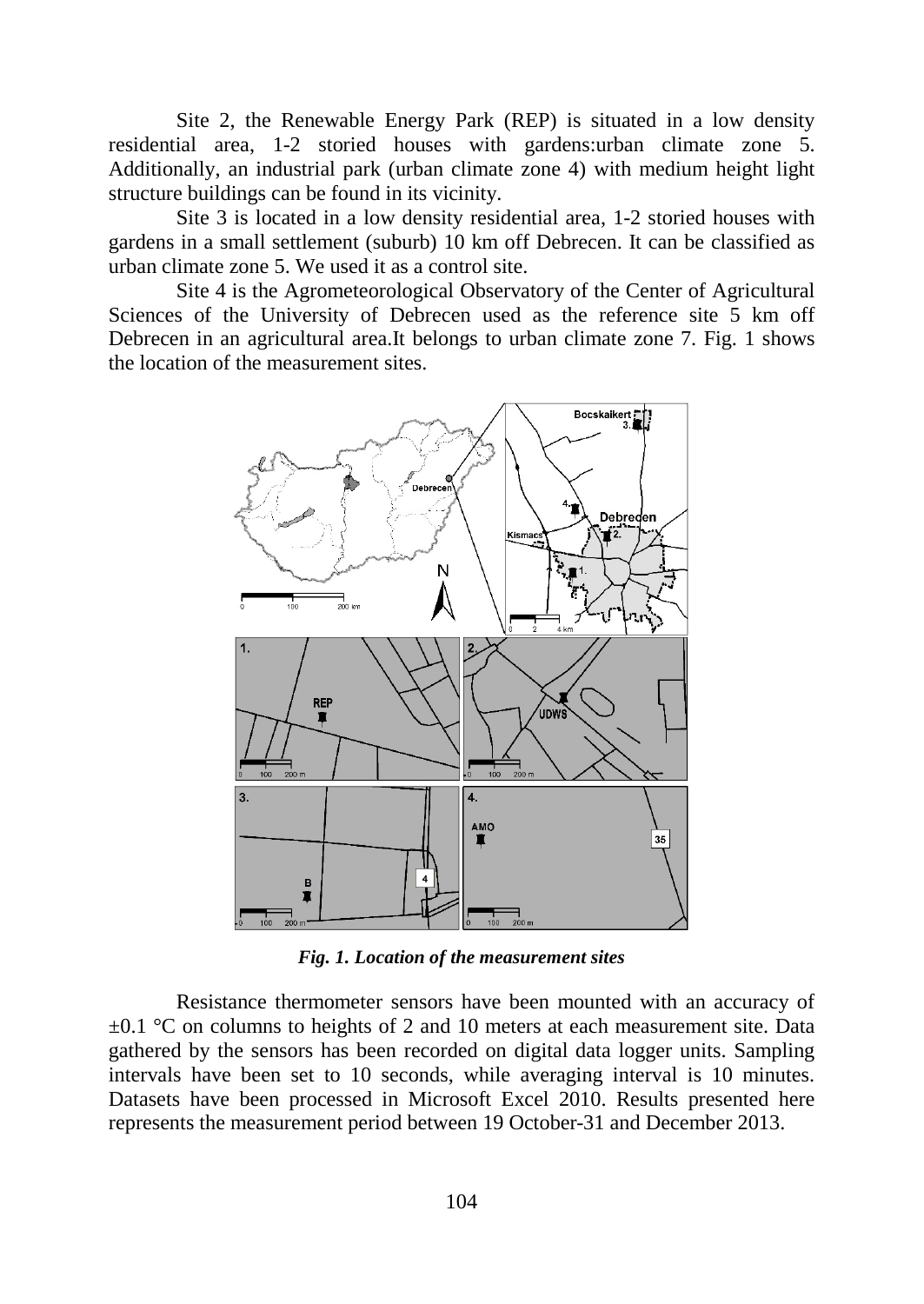#### **3. RESULTS AND DISCUSSION**

In order to gain comparable values UHI intensities were calculated from raw measurement data for 2 and 10 meters for each site by subtracting temperature data measured at the reference station from temperature data of the measurement sites. Mean UHI intensities of the studied period at the three sites are presented in Fig. 2. It can clearly be seen that the order of the sites is UDWS, REP and Bocskaikert. It is in accordance with our assumptions, since the environment of the UDWS belongs to the urban plateau, while the REP is located in the zone of the cliff and Bocskaikert is a control site outside the city.

A bit higher UHI intensities have been found closer to the surface (Fig. 2). However, there are not significant differences in the values at 2 and 10 meters at the three sites: differences do not exceed 0.3°C.



Effects of synoptic conditions on development of UHI have been analyzed on the base of Péczely's macrosynoptic types. Table 1 presents the 13 macrosynoptic types of Péczely. Types are determined using front maps of Europe of the Hungarian Weather Service for 0 hour UTC each day by dr. Csaba Károssy. Generally, anticyclone types are advantageous for UHI development, while cyclone types hinder the development of strong a UHI, due to cloudy and windy weather and rain connected to them.

Fig. 3 presents the relative frequency of macrosynoptic types of Péczely in the studied period. It can be seen that types 7 (zonal cyclone), 11 (anticyclone over the Fennonscandinavian region) and 13 (cyclone over the Carpathian Basin) had not occurred during the studied period.

The frequency of types 2 (anticyclone over the British Isles), 3 (Hungary lies in the rear of a Mediterranean cyclone), 4 (Hungary lies in the fore part of a western European cyclone), 6 (Hungary lies in the fore part of a Mediterranean cyclone), 9 (anticyclone south of Hungary) 10 (anticyclone north of Hungary) are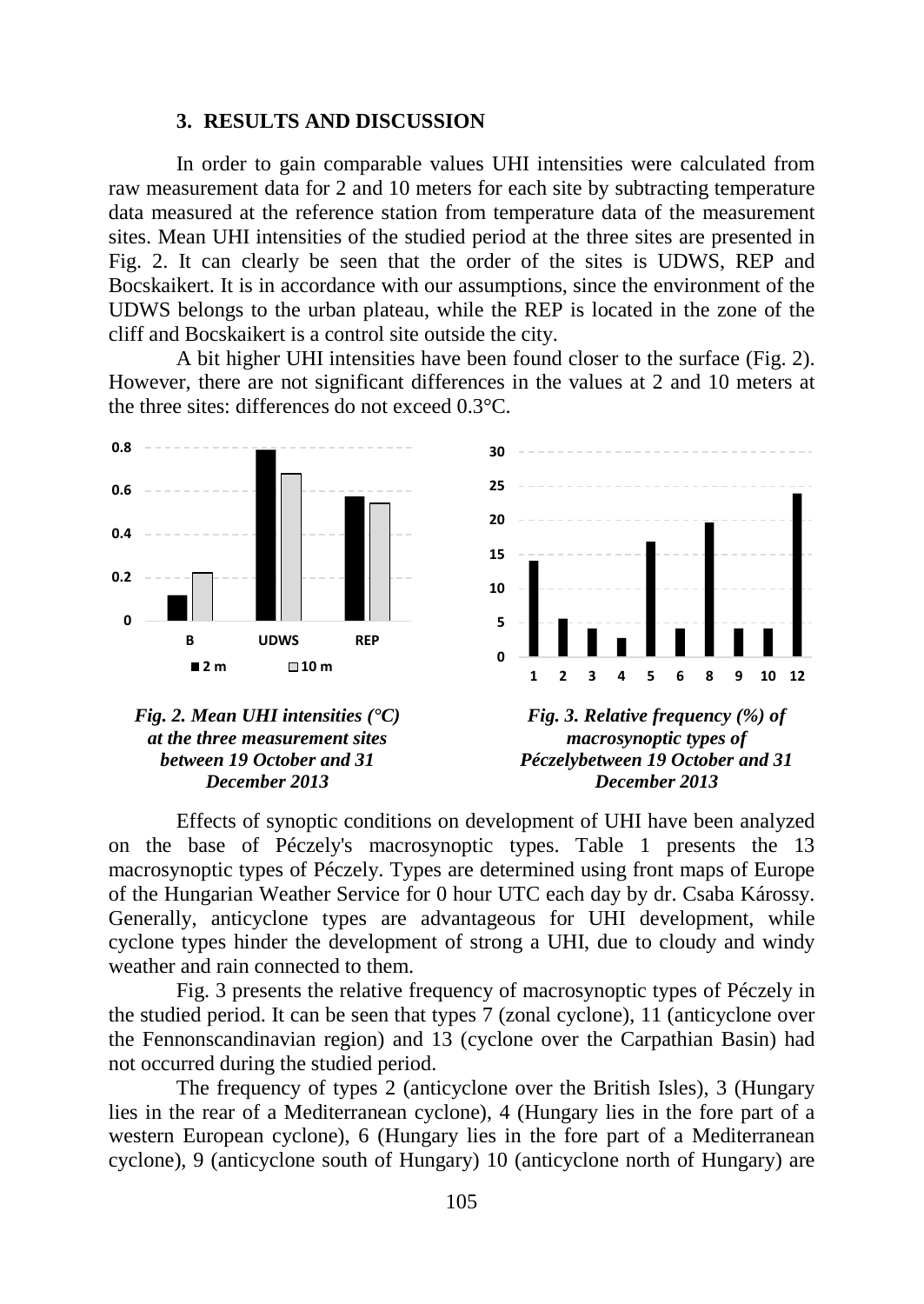around 5%. The most frequent types are 12 (anticyclone over the Carpathian Basin), 8 (anticyclone extending from the west), 5 (anticyclone east of Hungary), and 1 (Hungary lies in the rear of a western European cyclone).

| No.                                                       | Codes         | <b>Descriptions</b>                                         |  |  |  |  |
|-----------------------------------------------------------|---------------|-------------------------------------------------------------|--|--|--|--|
| Types connected with northernair currents(type-group MN)  |               |                                                             |  |  |  |  |
| 1                                                         | mCc           | Hungary lies in the rear of a western European cyclone      |  |  |  |  |
| $\mathfrak{D}$                                            | AB            | anticyclone over the British Isles                          |  |  |  |  |
| 3                                                         | CMc           | Hungary lies in the rear of a Mediterranean cyclone         |  |  |  |  |
| Types connected with southernair currents (type-group MS) |               |                                                             |  |  |  |  |
| 4                                                         | mCw           | Hungary lies in the fore part of a western European cyclone |  |  |  |  |
| 5                                                         | Ae            | anticyclone in the east of Hungary                          |  |  |  |  |
| 6                                                         | CMw           | Hungary lies in the fore part of a Mediterranean cyclone    |  |  |  |  |
| Types connected with western current (type-group ZW)      |               |                                                             |  |  |  |  |
| 7                                                         | zC            | zonal cyclone                                               |  |  |  |  |
| 8                                                         | Aw            | anticyclone extending from the west                         |  |  |  |  |
| 9                                                         | As            | anticyclone in the south of Hungary                         |  |  |  |  |
| Types connected with easternair currents (type-group ZE)  |               |                                                             |  |  |  |  |
| 10                                                        | An            | anticyclone in the north of Hungary                         |  |  |  |  |
| 11                                                        | AF            | anticyclone over the Fennonscandinavian region              |  |  |  |  |
| Central types                                             |               |                                                             |  |  |  |  |
| 12                                                        | A             | anticyclone over the Carpathian Basin                       |  |  |  |  |
| 13                                                        | $\mathcal{C}$ | cyclone over the Carpathian Basin                           |  |  |  |  |

*Table 1. Codes, letter codes and short descriptions of the Péczely's macrosynoptic types*

Normally, anticyclone types are more frequent in the Carpathian Basin, they govern the weather of Hungary for weeks in the midwinter and midsummerearly autumn periods. However, late autumn and early winter weather is ruled by cyclones formed over the North Atlantic or the west Mediterranean Seas.

Anticyclone macrosynoptic types are favorable for Development of intense urban heat islands: the lack of rain, calm winds and undisturbed radiation conditions help the development of the thermal excess in the buildup areas of the settlements. Warm and cold fronts of midlatitude cyclones cause windy, cloudy and often rainy weather, what is absolutely unfavorable for UHI development. Especially, slow moving warm fronts are effective in preventing the formation of heat islands (Szegediet al. 2013). On this base we assumed that anticyclone types will be found to be favorable and cyclone types will be proved to be unfavorable from the aspect of UHI development in the studied period.

Fig. 4 shows the mean UHI intensities of different macrosynoptic weather types at the three sites at 2 meters in the studied period. Weak heat islands have been found in types 1 (Hungary lies in the rear of an eastern European cyclone), 3 (Hungary lies in the rear of a Mediterranean cyclone), 4 (Hungary lies in the fore part of a western European cyclone), 6 (Hungary lies in the fore part of a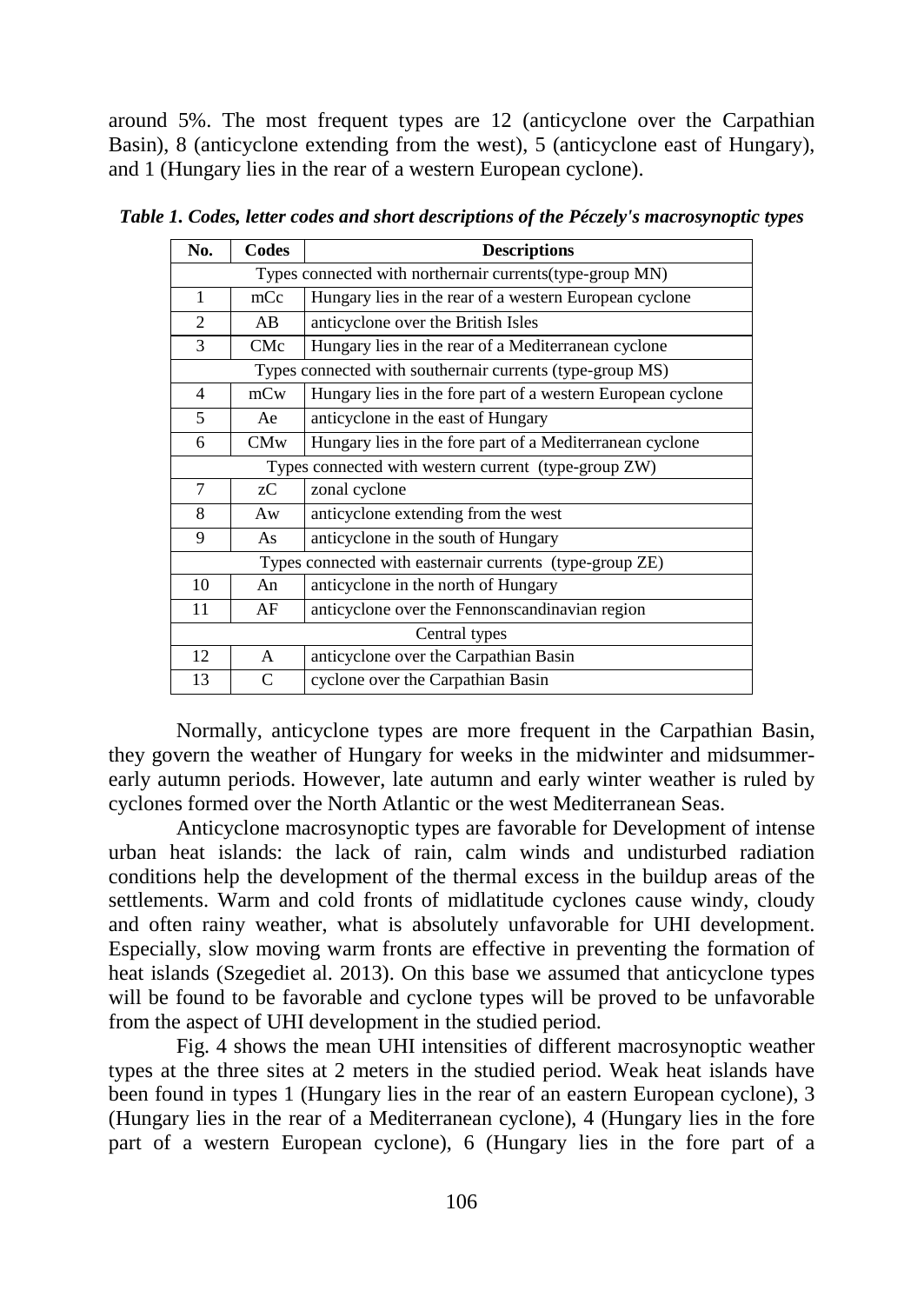Mediterranean cyclone) and 10 (anticyclone north of Hungary). With the exception of type 10 they are cyclone types, what supports our hypothesis.

High intensities are associated with types 2 (anticyclone over the British Isles), 5 (anticyclone east of Hungary), 8 (anticyclone extending from the west), 9 (anticyclone south of Hungary) and 12 (anticyclone over the Carpathian Basin). All of them are anticyclone types what proves that our assumption was right.



*Fig.4. Mean UHI intensities (°C) of macrosynoptic types of Péczelybetween 19 October and 31 December 2013*

Days of highest and lowest UHI intensities haves been analyzed as well. The first and third highest intensity heat islands have been detected under macrosynoptic conditions when anticyclones in the east of Hungary ruled the weather of the Carpathian Basin. This Type is one of the most favourable ones for heat island development according to our previous studies (Szegedi– Kircsi 2003). The second strongest UHI occurred under cyclonic conditions, when a cold front of a western European cyclone formed the weather of our region.

|             | high intensity heat islands |            | low intensity heat islands |                         |            |
|-------------|-----------------------------|------------|----------------------------|-------------------------|------------|
| Date        | intensity $(^{\circ}C)$     | code       | Date                       | intensity $(^{\circ}C)$ | code       |
| 29 12 2013  | 4.66                        | 05(Ae)     | 03 11 2013                 | 0.98                    | $01$ (mCc) |
| 20 12 20 13 | 3.98                        | $01$ (mCc) | 18 11 2013                 | 0.94                    | 10 (An)    |
| 26 12 2013  | 3.94                        | 05(Ae)     | 25 11 2013                 | 0.91                    | 03 (CMc)   |

*Table 2. Highest and lowest intensity urban heat islands between 19 October and 31 December 2013 with their Péczely's macrosynoptic codes*

Generally, this type is not favorable for UHI development when it follows a slow moving warm front, but in the days before that case an anticyclone over the Carpathian Basin established a strong heat island, what could resist the passage of the fast moving cold front.

The lowest intensity heat island occurred under cyclone conditions when a cold front of a Mediterranean cyclone passed over the Carpathian Basin after a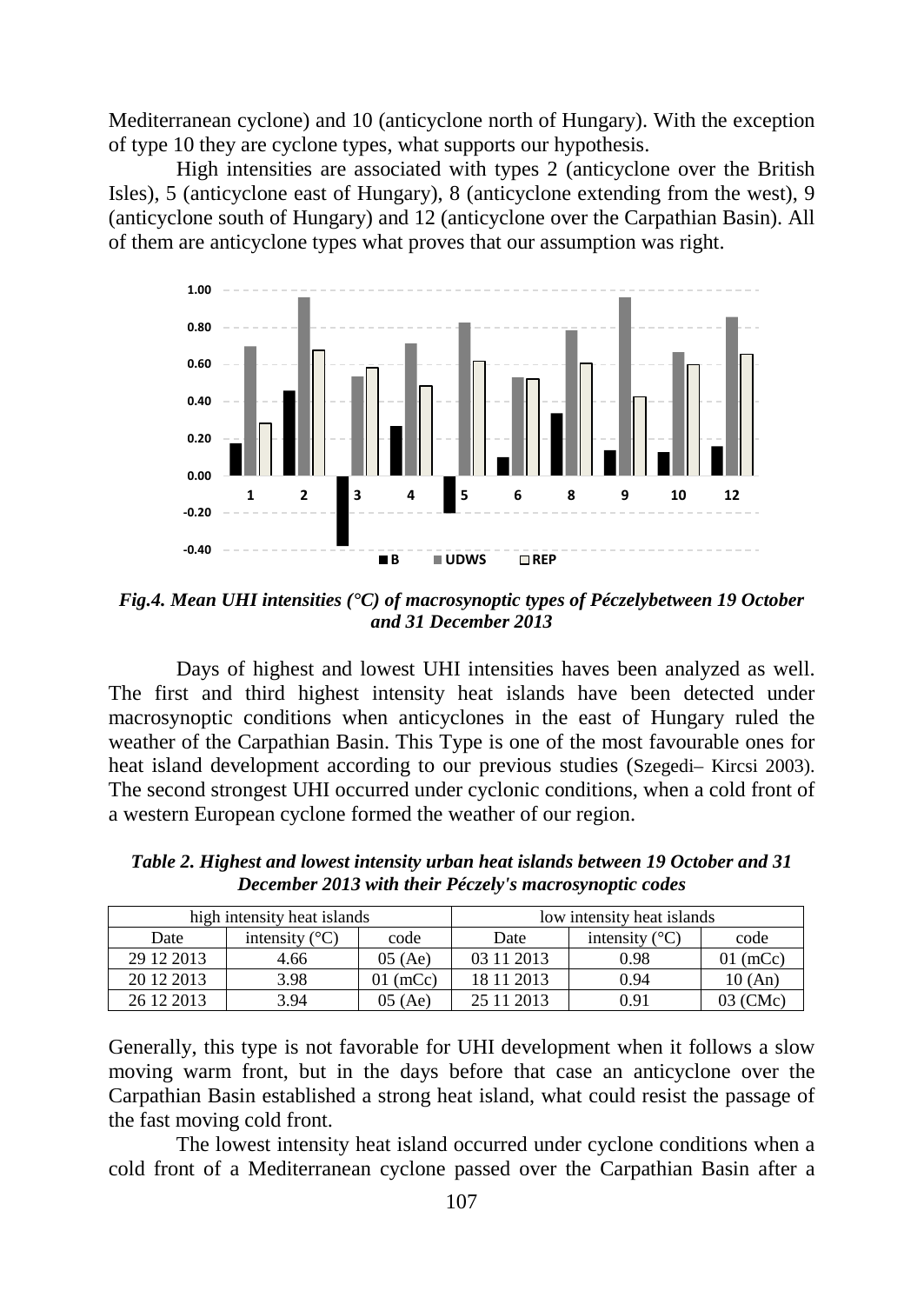slow moving warm front. The two fronts could effectively eliminate the development of the thermal excess in the city. The second weakest UHI occurred under an anticyclone type, when cold air masses filled the Carpathian Basin, fog and stratus clouds hindered the formation of the UHI. It is mirrored in the 2 and 10 meters data what show an inverse thermal profile. The third weakest heat island developed when a cold front of a western European cyclone passed over our region. In that case relatively strong winds caused the weak UHI.

## **4. CONCLUSIONS**

Our results have proved that synoptic conditions determine the possibility of the formation of the UHI. Péczely's macrosynoptic classification is an effective tool for determination of conditions of UHI development. Most favorable conditions are those, when anticyclones govern the weather of the Carpathian basin due to low wind speeds and cloudiness connected to them. However frequent thermal inversions in the winter period cause problems from this aspect.

In some cases 24-48 hours after a cold front strong heat islands could develope. The different heat budget of the natural and artificial surfaces manifested more clearly under such circumstances. It means that a fast moving cold front does not eliminate the development of UHI completely. Slow moving warm fronts, followed by fast moving cold fronts could eliminate the development of the UHI or could destroy a well-developed UHI more effectively. During or shortly after the passage of a strong warm front weak heat islands were detected only.

Results emphasize the importance of the synoptic conditions of 2-3 day long periods before measurements. Since artificial surfaces accumulate significant amounts of heat from one day to another, the development of a strong heat island is a several day long process. For this reason a short unfavorable weather event (e.g. a cold front without a heavy rainfall) can not eliminate completely a well developed heat island. On the other hand, after 2-3 day long periods of disadvantageous macrosynoptic conditions, strong heat island could not develop within a 24 hour long favorable period.

The authors suppose that on the base of a one year long (or even longer) time series of UHI intensities and macrosynoptic types they will be able to elaborate an empirical UHI intensity forecasting model.

**ACKNOWLEDGEMENTS.** The work/publication is supported by the TÁMOP-4.2.2.A-11/1/KONV-2012-0041 project. Authors would like to thank Prof. hc. Gábor Szász and Csaba Rácz for the meteorological datasets of the Agrometeorological Observatory of the Center of Agricultural Sciences of the University of Debrecen; and dr. Csaba Károssy for the Macrosynoptic types of the studied period.